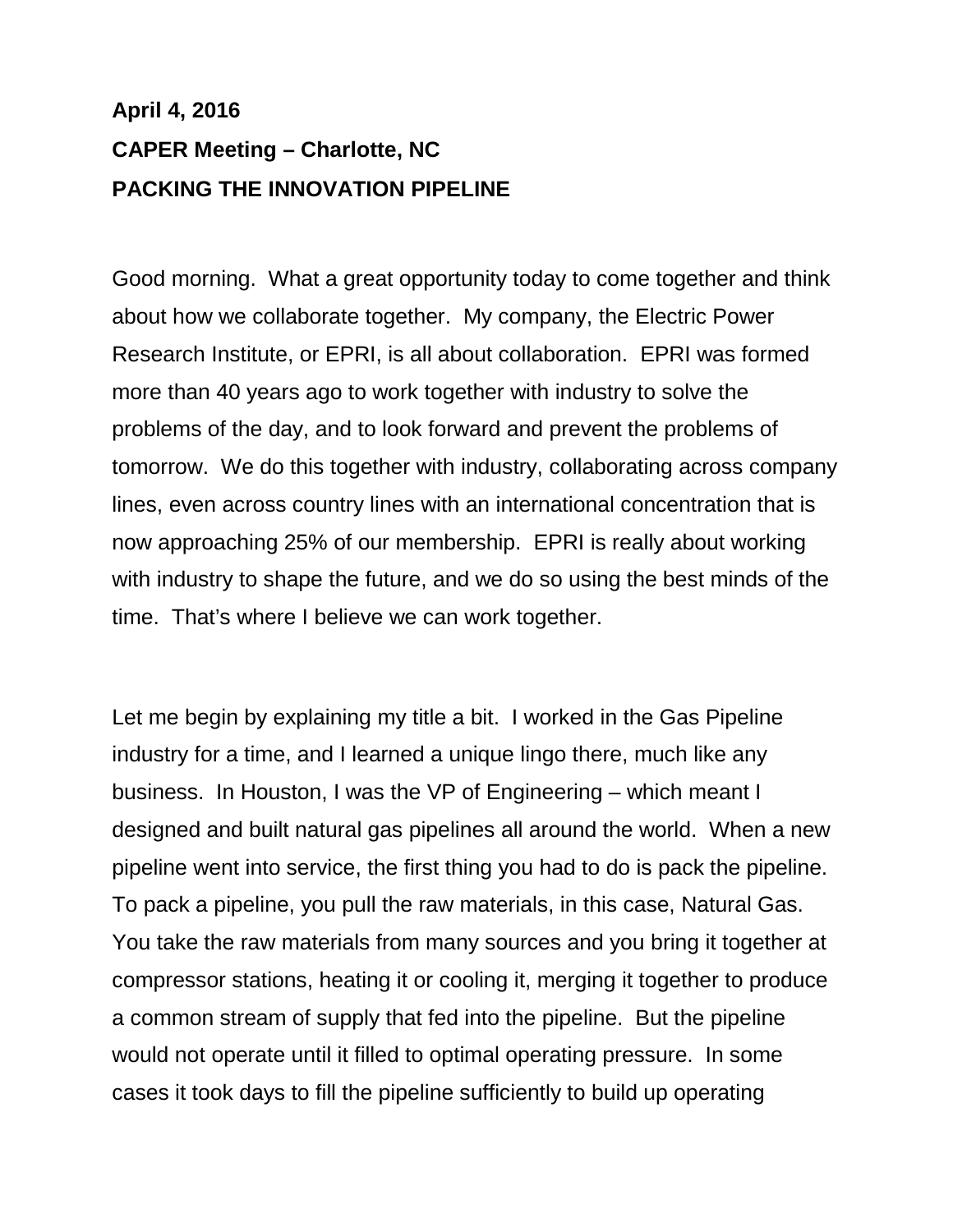pressure. Once we reached operating pressure, customers could pull out of the line and it was able to ebb and flow with demand. Because of the pipeline pack, we could meet periods of high demand by borrowing from the pack, then replace the pack during periods of low demand.

I see the innovation pipeline much the same way. The raw material of course is not natural gas, but people. People anxious to make a difference, but lacking the skills to become a part of the pipeline pack. You take these people and heat them and cool them, you merge them together and fill the pipeline with skilled people. And you keep the pipeline at optimal pressure, able to deal with the ebbs and flows that come from talent extraction in our industry.

And perhaps it would be a good idea to talk for a moment about the industry you are supporting with these talented folks. The Energy industry is in a period of rapid change. Gone are the days of 50 year plans, long range recover of centralized assets. Today we are seeing the earliest stages of the influence of the internet of things on our business. Our revered asset systems are becoming not service providers but position enablers. Green energy systems are sprouting everywhere, but they are enabled using traditional assets. Likewise customer choices are exploding and they are being enabled using our traditional assets. Even within utility companies, the assets are being leveraged to provide solutions to challenges with water and air emissions, even carbon reduction. The 21st century utility will be tremendously different from the past. Of course the pathway from the past to the future is complex and difficult. The pipeline of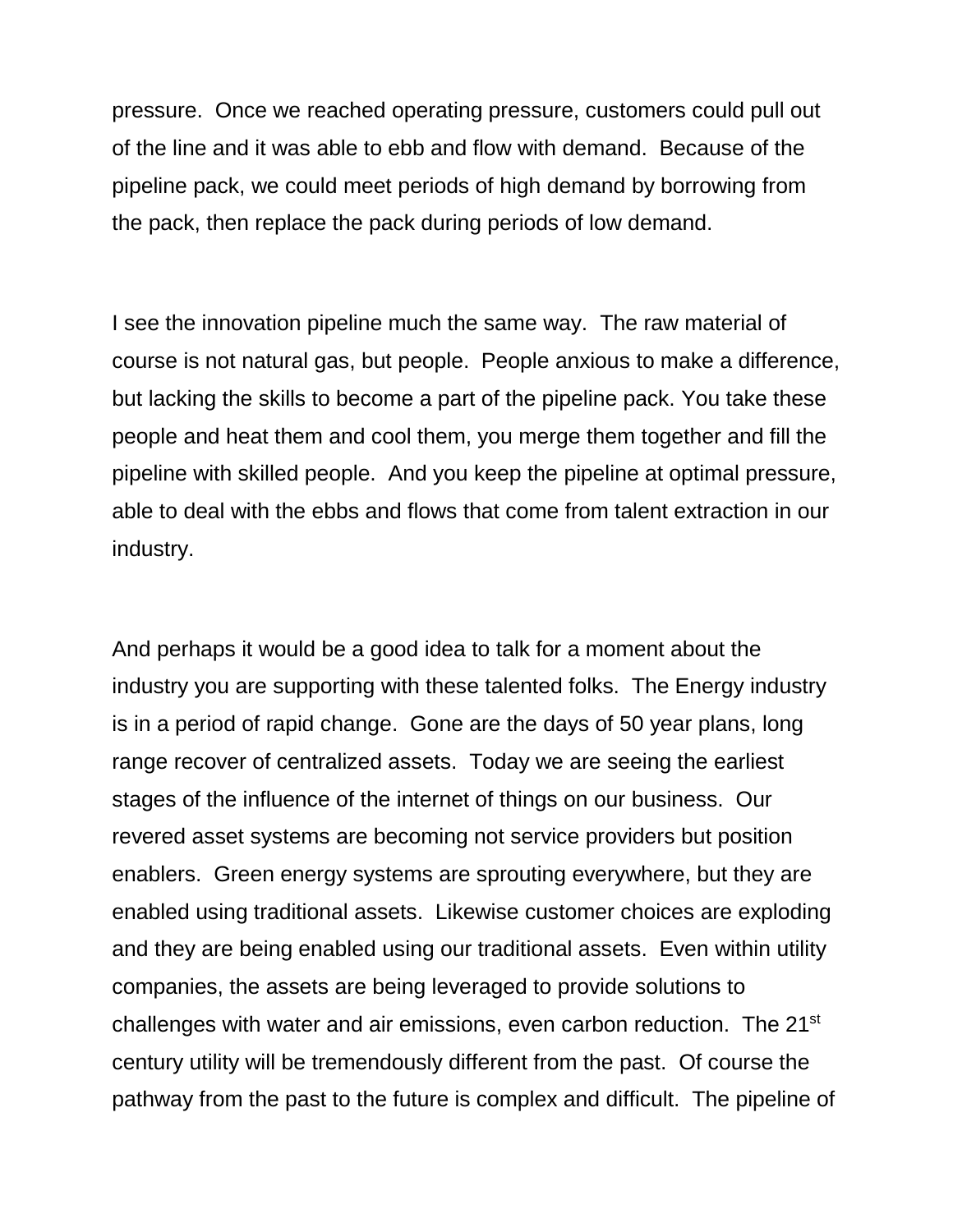talent that you enable provides the means to traverse this challenging road. We need people able to see the convergence of traditional assets with emerging technologies. We need people who understand how business used to work, yet can visualize how business could work. We need people to hold our hands as we walk along the innovation road. It's a tough road, the end is not clearly in sight, and it takes special people to boldly step forward into the unknown.

So let me get more specific this morning about what we need at EPRI from Universities – after all that's why you invited me here. I have given this a lot of thought, and I can sum this up in five key areas. Since we are at a U – niversity, I thought an alliteration using five U's might resonate. From you I see opportunity specifically in these five areas.

From you we need a pipeline packed with people that possess an *understanding of fundamentals.* Real advancements in our business come from people that have the underlying knowledge of the complexity of the electricity business. You understand this. Electricity is perhaps the most complicated commodity on the face of the earth. We serve it up daily, essentially made exactly when it is used and shipped to your door at the speed of light across a complex interconnected system. As we move into the 21<sup>st</sup> century, the basics of our industry are changing. In the past it was sufficient to generate power centrally and to balance that power using the advantages of wide-scale diversity. Still human operators oversee the system 24/7/365 – managing thousands of points of information to keep the dance alive. Yet in the future, we find not thousands of information points but millions. Consider the impact the internet of things will make on the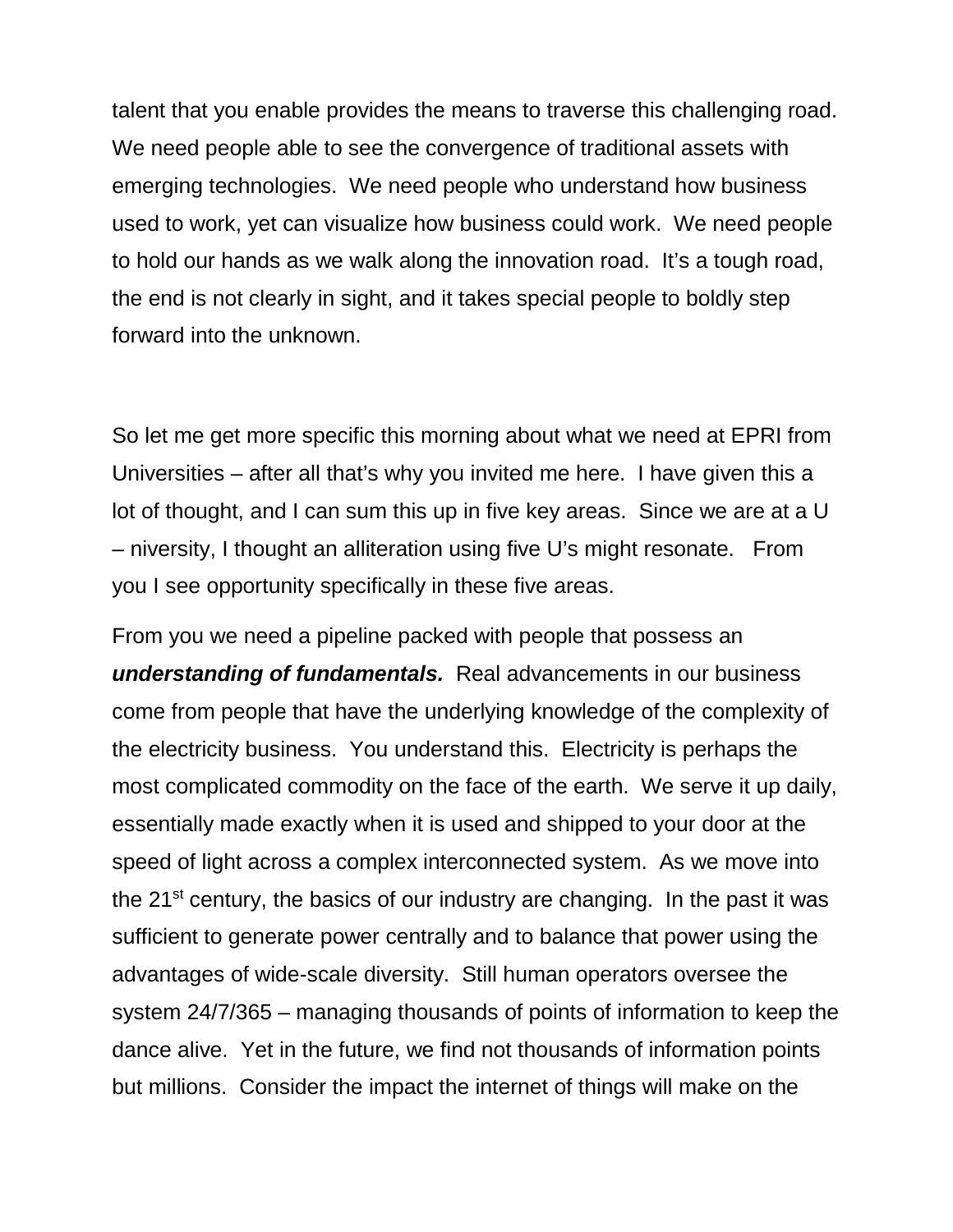energy business. The traditional balance seems simple compared to the added complexity of individual appliance control, thousands of distributed energy resources, and the introduced intermittency of renewable resources. Our future energy systems will demand distributed intelligence, and they will demand algorithmic control verses the traditional hands on human interface. We need people who see through the promises and hype of the latest new product to clearly understand the integration and aggregation challenges. People that can develop and deliver solutions to an energy system that is more dynamic, more user controlled. The idea of such a future is exciting, and daunting. Only those with a true understanding see both the excitement and the challenge. And if you never see the challenge, you find yourself surprised with the exciting no longer excites because it falls flat. You are well positioned to undergird the pipeline with people that have a grasp of the fundamentals – it is a core part of your mission, and it is something we continue to value.

But we also need people that come to us with *unrestricted ideas*. We expect university students to come to us unburdened by past failures, emboldened by what may be possible. We expect you to foster the potential and encourage students to explore both what is possible and what is impossible. Nothing inserts life into a project or a problem like a fresh perspective. I remember designing a power line around I-85 many years ago, perplexed by a particular challenge. Finally a lineman stopped by with a really simple but practical idea that was cheaper and easier in the long run. All through my career I could give you example after example where fresh thinking delivered dramatic results. You are in the fresh thinking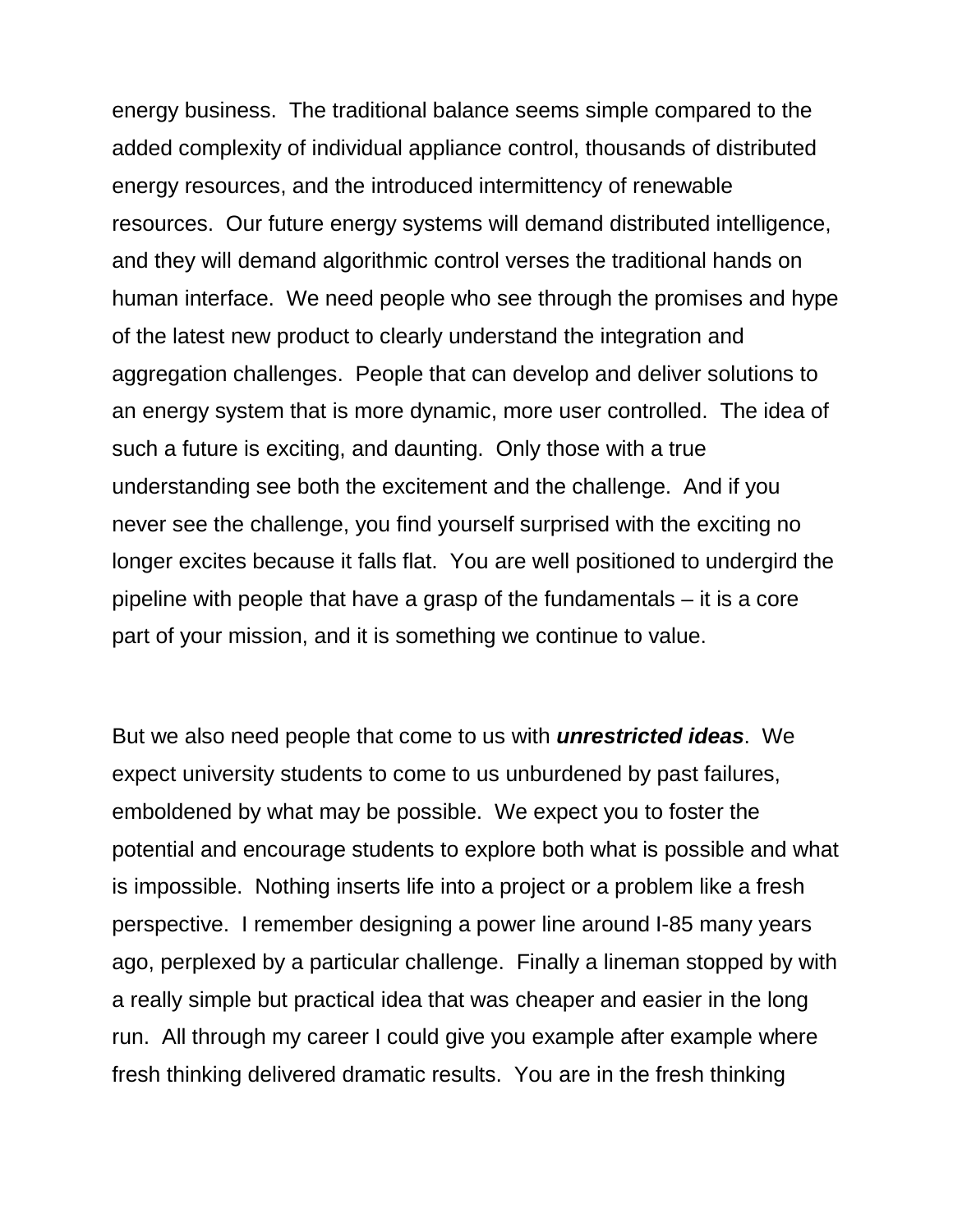business. You have the wherewithal to graduate fresh perspectives and we need that desperately.

We also need people *unbiased by traditional business practices*. Experience, while one of our greatest advantages, can also be one of our greatest challenges. As our teams and people build experience, they build history. Within that history are failures that build up our resistance. Over time the resistance becomes a limiting factor. We need people that are not just fresh thinkers, but are unlimited by their failures. When I interviewed for the job of Vice President of Gas Pipeline Engineering, I was under a considerable amount of pressure from my wife to blow the interview. We were well entrenched in Charlotte, with two kids in high school and one at NC State. The last thing we needed was to move to Houston. We talked long and hard and decided while I wouldn't blow the interview on purpose, I also wouldn't pull any punches. Over and over again I continued to respond the same way – "You understand I know absolutely nothing about gas pipelines don't you?" I left the interview thinking I had pretty much swept that opportunity under the rug. Imagine my surprise, and my wife's, when I received a call from Houston inviting me down for a site visit. We were even more surprised when a realtor picked us up at the airport and showed us houses all day. When I finally resumed the conversation with my soon to be new boss the next day, I reiterated my mantra – "I know nothing about gas pipelines". At the end of the day, they offered me the job. I asked them why me, and he told me, "We decided we needed someone that knew nothing about gas pipelines." They wanted someone who wouldn't say, that will never work, we already tried it ten years ago. In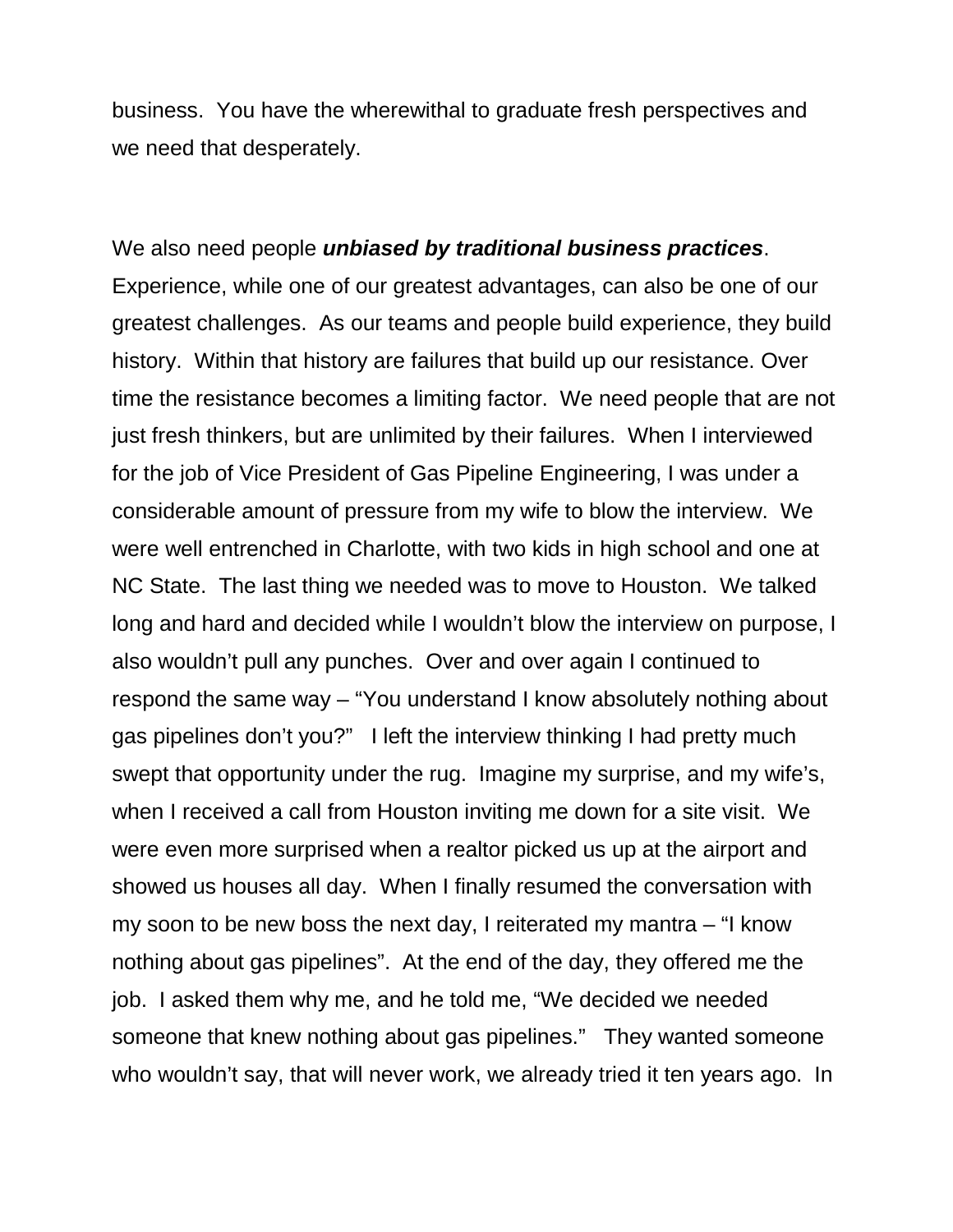the end it was a good partnership. I learned a great deal, and I helped them see things they had long since abandoned. That's the value of no baggage, of no bias, and it's my third request of you, people with unbiased ingrained business practices.

My next "U" is a little obtuse. We also need to figure out together how we can get **unbounded access to funding**. Yes this is a tough one for you, just like it is for me, so let me explain this a bit. This is perhaps less about your people than it is your politics. Like us, you also do research and for most universities research is a vital part of staying relevant. At EPRI we engage universities through a number of forums, like this one, and including national organizations like PSERC. Throughout these connections, one thing is really clear to me. We are working on a number of the same things. Somehow we have to figure out how to leverage our work together. You are very good at the theoretical, we are perhaps better at the practical. There is opportunity for us to come together and learn from each other. When we assign society's R&D funds to the same activity, we reduce the impact we can have together. No, this is not about the people you produce, but about the policies that you AND I have. We have become comfortable working on whatever, and for that matter, whenever, funding becomes available. Let's look closer at the opportunity to work together, to leverage each other's strengths, and to back-stand each other's weaknesses.

Finally, we demand *unbridled passion* –we need people to pack that pipeline that love making a difference. EPRI exists not to enable utility success, but to serve society. We are a 501.c.3, a charitable organization chartered to enable safe, reliable, affordable and clean energy for people